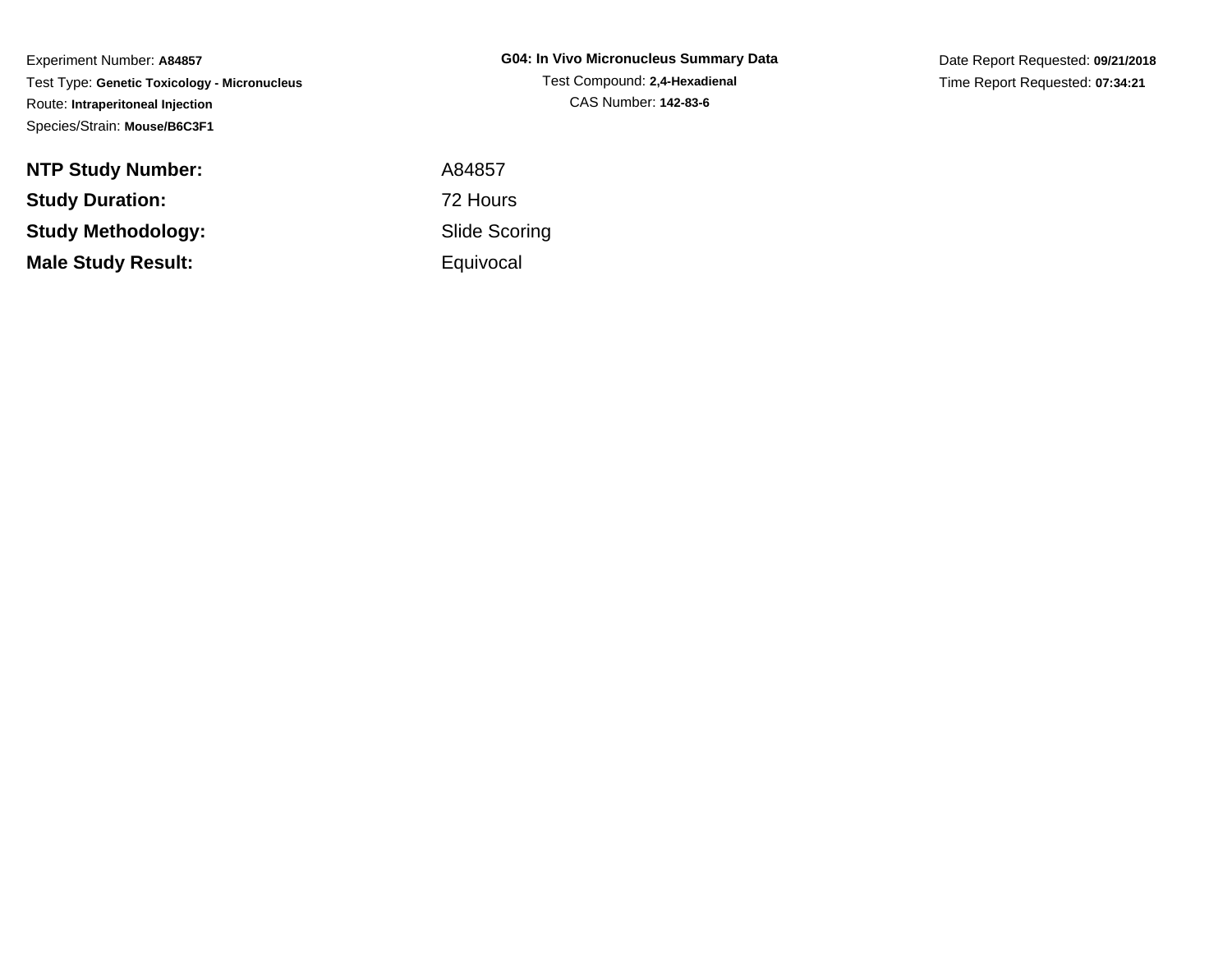Experiment Number: **A84857**Test Type: **Genetic Toxicology - Micronucleus**

Route: **Intraperitoneal Injection**

Species/Strain: **Mouse/B6C3F1**

| Tissue: Bone marrow; Sex: Male; Number of Treatments: 3; Time interval between final treatment and cell sampling: 24 h |   |                  |             |                  |
|------------------------------------------------------------------------------------------------------------------------|---|------------------|-------------|------------------|
| <b>MN PCE/1000</b>                                                                                                     |   |                  |             | $%$ PCE          |
| Dose (mg/kg)                                                                                                           | N | Mean $\pm$ SEM   | p-Value     | Mean $\pm$ SEM   |
| Vehicle Control <sup>1</sup>                                                                                           | 5 | $1.80 \pm 0.49$  |             | $55.80 \pm 3.72$ |
| 40.0                                                                                                                   | 5 | $1.40 \pm 0.33$  | 0.7604      | $57.10 \pm 3.76$ |
| 80.0                                                                                                                   | 5 | $1.90 \pm 0.37$  | 0.4346      | $56.60 \pm 4.40$ |
| 120.0                                                                                                                  | 3 | $1.67 \pm 0.17$  | 0.5774      | $54.33 \pm 4.81$ |
| 160.0                                                                                                                  | 4 | $3.13 \pm 1.16$  | 0.0352      | $31.50 \pm 1.77$ |
| Trend p-Value                                                                                                          |   | $0.0240*$        |             |                  |
| Positive Control <sup>2</sup>                                                                                          | 4 | $11.25 \pm 2.17$ | $< 0.001$ * | $46.63 \pm 1.94$ |
| Trial Summary: Equivocal                                                                                               |   |                  |             |                  |